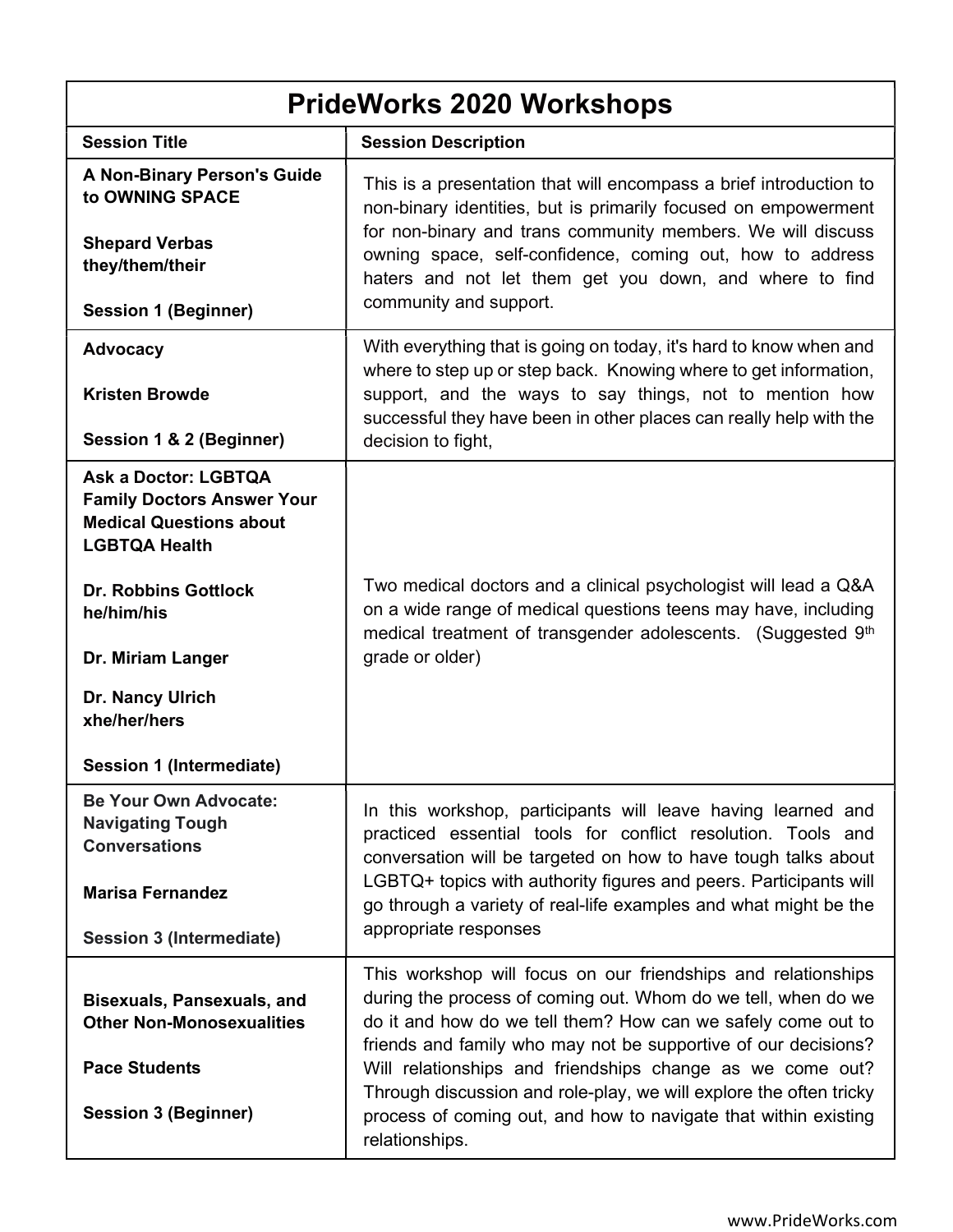| <b>Coming Out</b><br><b>Ryan Kirrane</b><br>he/him/his<br><b>Shepard Verbas</b><br>they/them/theirs<br><b>Session 2 (Beginner)</b>         | This workshop will focus on our friendships and relationships<br>during the process of coming out. Whom do we tell, when do we<br>do it and how do we tell them? How can we safely come out to<br>friends and family who may not be supportive of our identities?<br>Will relationships and friendships change as we come out?<br>Through discussion and role-play, we will explore the often tricky<br>process of coming out, and how to navigate that within existing<br>relationships.                                                                                                                                    |
|--------------------------------------------------------------------------------------------------------------------------------------------|------------------------------------------------------------------------------------------------------------------------------------------------------------------------------------------------------------------------------------------------------------------------------------------------------------------------------------------------------------------------------------------------------------------------------------------------------------------------------------------------------------------------------------------------------------------------------------------------------------------------------|
| <b>Creating an LGBTQ+ Friendly</b><br><b>Health Care Experience</b><br>Randi Teplow-Phipps, MD<br>she/her/hers<br><b>Session 3 (Adult)</b> | Participants will: 1. Learn about the process of creating this<br>health care information form and the various factors that went into<br>the wording, other examples of forms, and the challenges<br>encountered while implementing this change. 2. Understand how<br>LGBTQ+ allies can help to support and provide equal health care<br>in the college health setting. 3. Provide suggestions for this STI<br>history form and discuss how to adapt this form for other health<br>care settings. 4. Discuss how to advocate for gender neutral<br>wording, inclusion, and non-judgmental healthcare for all<br>individuals. |
| <b>Creating Kindness through</b><br><b>Creatures</b><br><b>Chris Ewers</b><br><b>Session 1 (Beginner)</b>                                  | Come learn about how Animal Embassy encourages the<br>acceptance of difference and defeating stereotypes through their<br>exotic animal program. Meet a soft shell turtle, an African bullfrog,<br>an exotic bird, chinchillas, a monkey-tailed skink, a snake, and<br>more!                                                                                                                                                                                                                                                                                                                                                 |
| <b>Draw That Gender!</b><br><b>Merlin Slade</b><br>he/him/his<br>Sessions 1 & 2 (Beginner)                                                 | Let's use arts and crafts to explore gender. Considering how<br>everyone's understanding of gender (especially their own gender)<br>is unique, often we don't know how to explain things using words.<br>Using images can be an awesome way to convey all sorts of stuff.<br>For instance, what does your dream gendered/agendered self<br>look like vs. what does society say you're "supposed" to look like?<br>If you made a power bracelet to combat dysphoria, what would<br>you put into it? Let's take the ideas and images that have been<br>forced onto us and make 'em our own.                                    |
| <b>Energize Your GSA</b><br><b>Lisa Scott</b><br>she/her/hers<br><b>Session 2 (Adults)</b><br><b>Session 3 (Youth) (Beginner)</b>          | Want the spirit of PrideWorks to last year round? Come to Center<br>Lane, where LGBTQ+ youth create community, connect with<br>culture, and contribute to the world! Be in the room where it<br>What happens? Our plan on how to take our<br>happens!<br>PrideWorks energy and make strategies and plans for your GSA<br>or Social Justice group, Center Lane, and our best queer lives!<br>We really need to hear your voice!                                                                                                                                                                                               |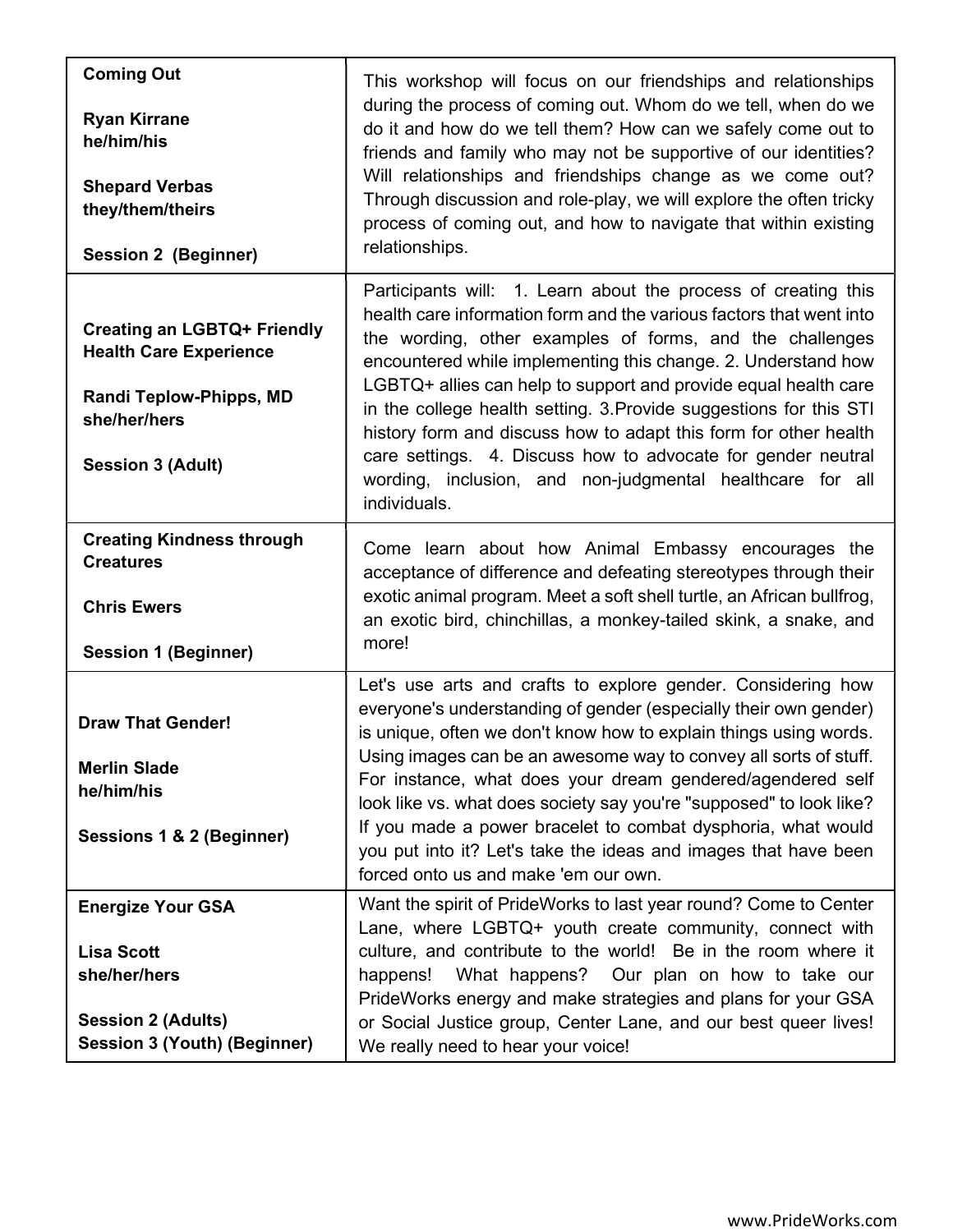| <b>Flirting or Hurting?</b><br><b>Brintha Jeyalingam</b><br>she/her/hers<br>Sessions 2 & 3 (Beginner)                                                                      | Flirting can be fun, but it can also be confusing and scary,<br>especially when emojis, Snapchat, and a high school hallway are<br>involved. On top of that, it's even harder to flirt when you don't<br>know if the person who caught your eye will understand what<br>you're trying to say, be happy and reciprocate, or be oblivious,<br>awkward, or even scary. In this workshop, we'll talk about the<br>differences between flirting and sexual harassment, healthy ways<br>to connect with others, as well as how to set your personal<br>boundaries and recognize and respect someone else's. |
|----------------------------------------------------------------------------------------------------------------------------------------------------------------------------|-------------------------------------------------------------------------------------------------------------------------------------------------------------------------------------------------------------------------------------------------------------------------------------------------------------------------------------------------------------------------------------------------------------------------------------------------------------------------------------------------------------------------------------------------------------------------------------------------------|
| <b>Gender Inside the Box, Outside</b><br>the Box and What is this Box<br><b>Thing Anyway?</b><br><b>Laura Jacobs</b>                                                       | Western society relies on a binary system of gender in which there<br>are two distinct options $-$ male and female $-$ each carrying<br>discrete stereotypes and meanings. Care has been around<br>transitioning from one to the other, but increasing numbers are<br>identifying outside traditional gender norms.<br>How do we<br>understand the gender binary, heteronormativity, nontraditional<br>genders, and the impact of the categorization of identity?                                                                                                                                     |
| she/he/they/none<br><b>Session 2 (Intermediate)</b>                                                                                                                        | This workshop covers an overview of the history of transgender<br>care, including binary and nonbinary gender identity and<br>terminology, identity versus expression, and various motivations<br>why an individual might explore nonbinary identity. Finally, it will<br>offer a trans-positive and client-centered perspective on gender<br>and the social forces involved in the categorization of gender.                                                                                                                                                                                         |
| <b>GSA Roundtable -</b><br><b>STUDENTS ONLY</b><br><b>Andy Nichols</b><br><b>Session 1 (Beginner)</b>                                                                      | How can your GSA be more visible in your school? How can you<br>attract new members? Don't sit around waiting for the Day of<br>Silence! Start helping your GSA now. What makes an effective<br>and exciting meeting? Meet members of GSAs from other schools<br>and get new ideas for activities, events, and advocacy.<br>(Suggested 9 <sup>th</sup> grade or older)                                                                                                                                                                                                                                |
| <b>How to Choose a College</b><br>that's Right for You!<br><b>Sue Maxam</b><br>she/her/hers<br><b>Alec Koehler</b><br>he/him/his<br><b>Nasreen Hussain</b><br>she/her/hers | All prospective students, regardless of gender, sexual orientation,<br>race, religion, age or affiliation, need to find a college where they<br>will thrive. This workshop will guide students on how to select the<br>institution that will allow them to succeed and flourish, and will<br>focus on what, specifically, the LGBTQA community should look<br>for when they begin their process. At the end of this session,<br>students will be armed with the tools and resources they will need<br>to embark on their inclusive college search.                                                    |
| <b>Session 1 (Adults)</b><br><b>Session 2 (General) (Beginner)</b>                                                                                                         |                                                                                                                                                                                                                                                                                                                                                                                                                                                                                                                                                                                                       |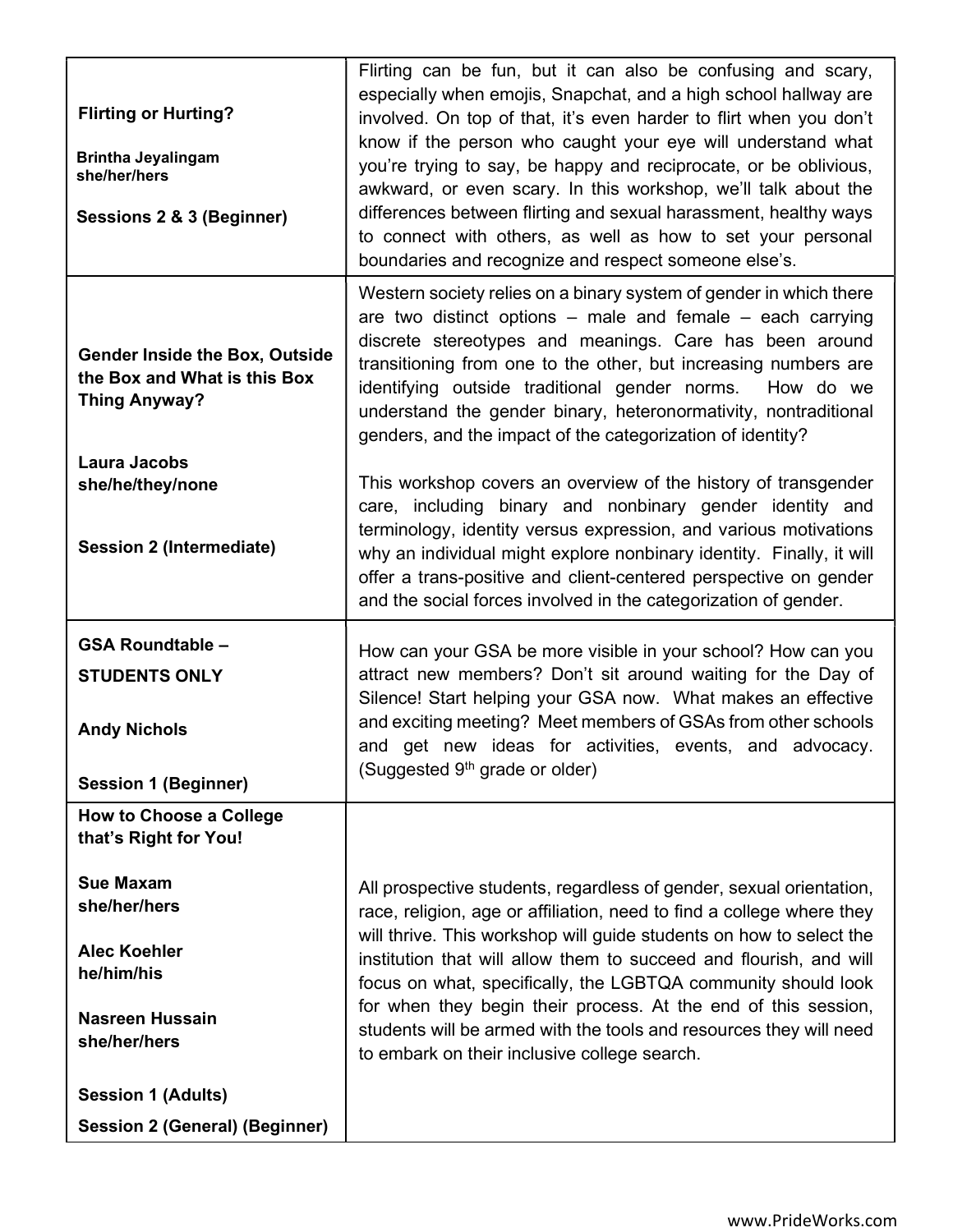| <b>Intersectionality: Understanding</b><br>a Balance<br><b>Wynn Heyward</b><br>they/them<br><b>Session 2 (Beginner)</b> | Intersectionality is the belief that all oppressive institutions overlap<br>and cannot be dismantled individually. In this presentation, we will<br>explore and discuss how intersectionality affects our lives as<br>LGBTQ identified people. We will examine our own identities, who<br>holds privilege, who is in a position of power and representation<br>in media. We will also explore the intersections of sexual<br>orientation, gender identity, gender expression, race, class,<br>ability, and religion, as well as learning about the experiences of<br>those most marginalized in our community. In unpacking the<br>burden placed upon these people, we will learn how to be a better<br>ally to our friends and community and make our own needs known<br>in LGBTQ space. |
|-------------------------------------------------------------------------------------------------------------------------|-------------------------------------------------------------------------------------------------------------------------------------------------------------------------------------------------------------------------------------------------------------------------------------------------------------------------------------------------------------------------------------------------------------------------------------------------------------------------------------------------------------------------------------------------------------------------------------------------------------------------------------------------------------------------------------------------------------------------------------------------------------------------------------------|
| <b>Know Your Rights: An</b><br><b>Introduction to LGBTQ</b>                                                             | The Know Your Rights presentation is designed as an initial<br>framework to educate and empower LGBTQIA attendees<br>regarding their rights at school, the workplace, and within their<br>relationships. Frequently asked questions regarding name<br>bullying, and intimate-partner violence will be<br>changes,<br>addressed. Both national and state-specific gains and losses, will                                                                                                                                                                                                                                                                                                                                                                                                   |
| <b>Legal Advocacy</b><br><b>Antonio Smith</b><br>he/him/his                                                             | also be discussed. In 2019, legal advocates tracked numerous<br>changes to laws affecting LGBTQIA people. These changes<br>impact some of the most crucial aspects of a person's life.<br>Therefore, this presentation can serve as both an introductory                                                                                                                                                                                                                                                                                                                                                                                                                                                                                                                                  |
| Session 2 & 3 (Beginner)                                                                                                | course and a refresher to attendees.<br>The goals for workshop attendees will be to understand their rights<br>specific to sexual orientation, gender identity, and gender<br>expression in a wide variety of contexts, with special attention paid<br>to schools, names, and relationships.                                                                                                                                                                                                                                                                                                                                                                                                                                                                                              |
| <b>LGBTQ For Beginners -</b><br><b>Understanding the</b><br><b>Basics</b><br><b>CANDLE</b><br>Sessions 1 & 2 (Beginner) | This introductory session is designed to help people learn the<br>vocabulary, enhance their knowledge, and correct<br>any<br>misconceptions that might exist by presenting an overview of the<br>LGBTQ community. Once you are prepared with the facts, you<br>can speak and speak out with confidence!                                                                                                                                                                                                                                                                                                                                                                                                                                                                                   |
| <b>LGBTQ in Athletics</b><br><b>Anthony Nicodemo</b><br>he/him/his<br>Sessions 2 & 3 (Beginner)                         | A panel of LGBTQ athletes will discuss the various aspects of the<br>athletic space. Physical education and interscholastic athletics<br>tend to be intimidating to many LGBTQ youth. The panel will<br>discuss their stories and experiences in athletics followed by a<br>question and answer session. Learn how to not feel so alone, and<br>figure out where you fit in the sports/recreation landscape                                                                                                                                                                                                                                                                                                                                                                               |
|                                                                                                                         |                                                                                                                                                                                                                                                                                                                                                                                                                                                                                                                                                                                                                                                                                                                                                                                           |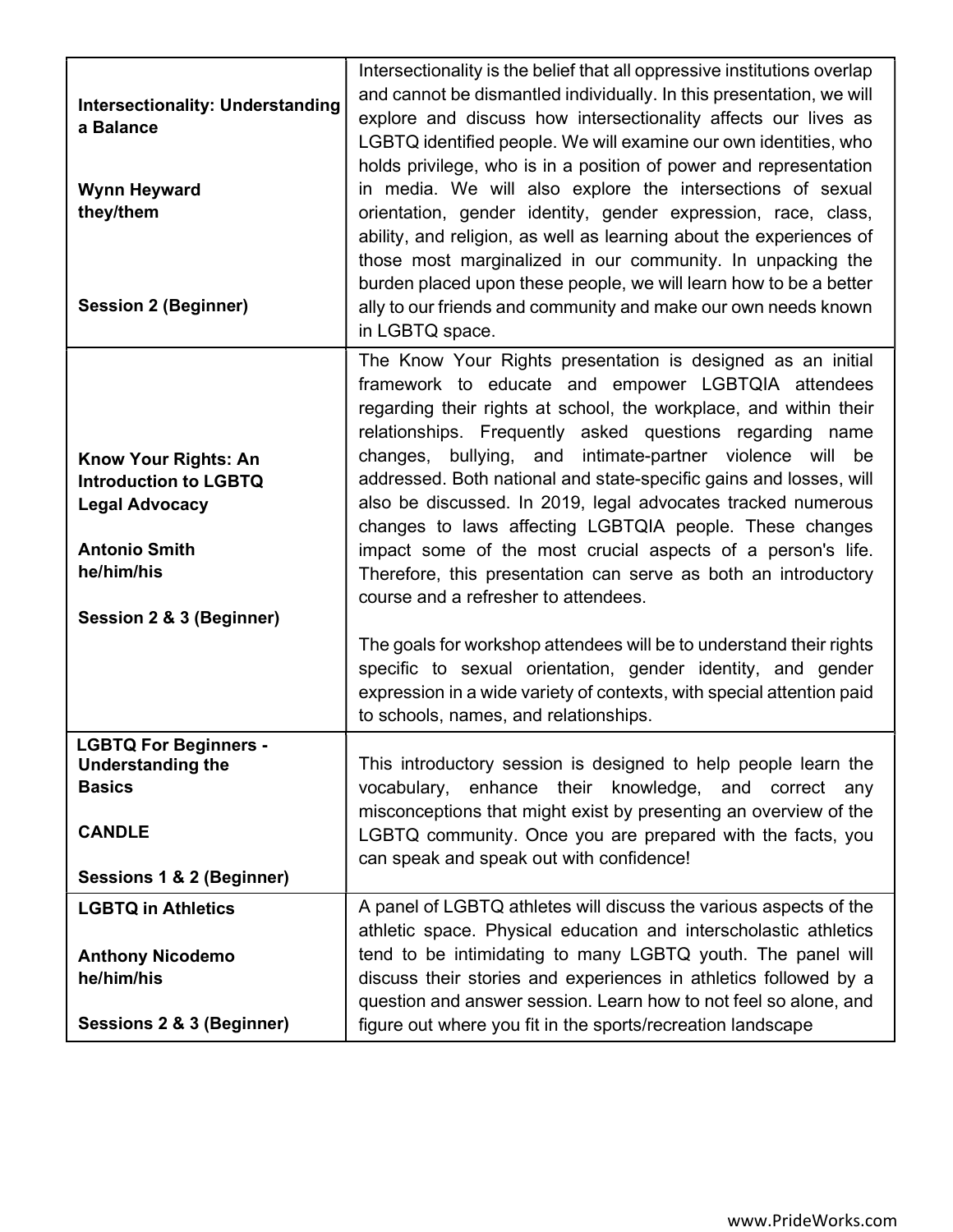| <b>LGBTQ Life Before Stonewall</b><br><b>Jim Stenerson</b><br>they/them/their<br><b>Session 1 (Beginner)</b>                                                                  | The Stonewall Riots in New York City in 1969 have been identified<br>as the beginning of the LGBTQ revolution in America. Yet, if we<br>look at history, we find that there was a vibrant LGBTQ movement<br>going back into the 1950s, the 1940s, and further! There was a<br>gay and lesbian movement in the U.S. in the 1920s. By looking at<br>the beginnings of the LGBTQ movement in America, we find some<br>daring people who confronted their own Government as it tried to<br>discredit and dismiss its loyal transgender, lesbian and gay<br>employees. Using historical events, this workshop will engage<br>participants to construct the major LGBTQ events that occurred<br>before Stonewall.                                          |
|-------------------------------------------------------------------------------------------------------------------------------------------------------------------------------|------------------------------------------------------------------------------------------------------------------------------------------------------------------------------------------------------------------------------------------------------------------------------------------------------------------------------------------------------------------------------------------------------------------------------------------------------------------------------------------------------------------------------------------------------------------------------------------------------------------------------------------------------------------------------------------------------------------------------------------------------|
| <b>LGBTQ Life On Campus</b><br><b>Members of the</b><br><b>Pace University-Pleasantville's</b><br><b>Pride at Pace Student</b><br>Organization<br><b>Session 1 (Beginner)</b> | If you are a part of the LGBTQ+ community, moving off and going<br>away to college can bring lots of questions, excitements,<br>opportunities, and more. Will my future roommate respect my<br>identity? What if they don't? Are there opportunities for to get<br>involved in a student organization? These are typical questions<br>that individuals ask themselves when moving onto campus. Many<br>colleges and universities work to assist LGBTQ+ students and<br>ensure that they feel fully engaged and empowered on campus.<br>Come here the experiences of a group of diverse, queer college<br>students who will provide you with advice and suggestions on how<br>to make the best of your college experience as an LGBTQ+<br>individual. |
| <b>LGBTQ Sub-Culture: The</b><br><b>Ballroom Scene</b><br><b>Emmanuel Segarra-</b><br>Otero he/him/his<br>Sessions 2 & 3 (Beginner)                                           | The Ballroom Scene is an LGBTQ sub-culture where people 'walk'<br>for trophies and prizes at events known as 'balls.' Ballroom has<br>decades of relevance that inspires documentaries, is co-opted by<br>icons like Madonna, and yet, remarkably, remains largely<br>misunderstood. We will delve into this culture and examine its<br>history, impact, rise in the media, and relevance today. Will<br>incorporate the increased visibility in the media such as FX's Pose<br>which debuted last year.                                                                                                                                                                                                                                             |
| <b>LGBTQ+ and the Police</b><br><b>Melissa Diniz</b><br>she/her/hers<br><b>Session 3 (Intermediate)</b>                                                                       | People in the LGBTQ+ community are oftentimes fearful to have<br>any dealings with Law Enforcement. This is a session led by<br>Police Officer and LGBTQ+ Liaison, looking to remove that fear<br>and teach the community the realistic expectations of how Police<br>handle different calls of service. The information learned at this<br>session will be utilized for on the job training at local Police<br>departments.                                                                                                                                                                                                                                                                                                                         |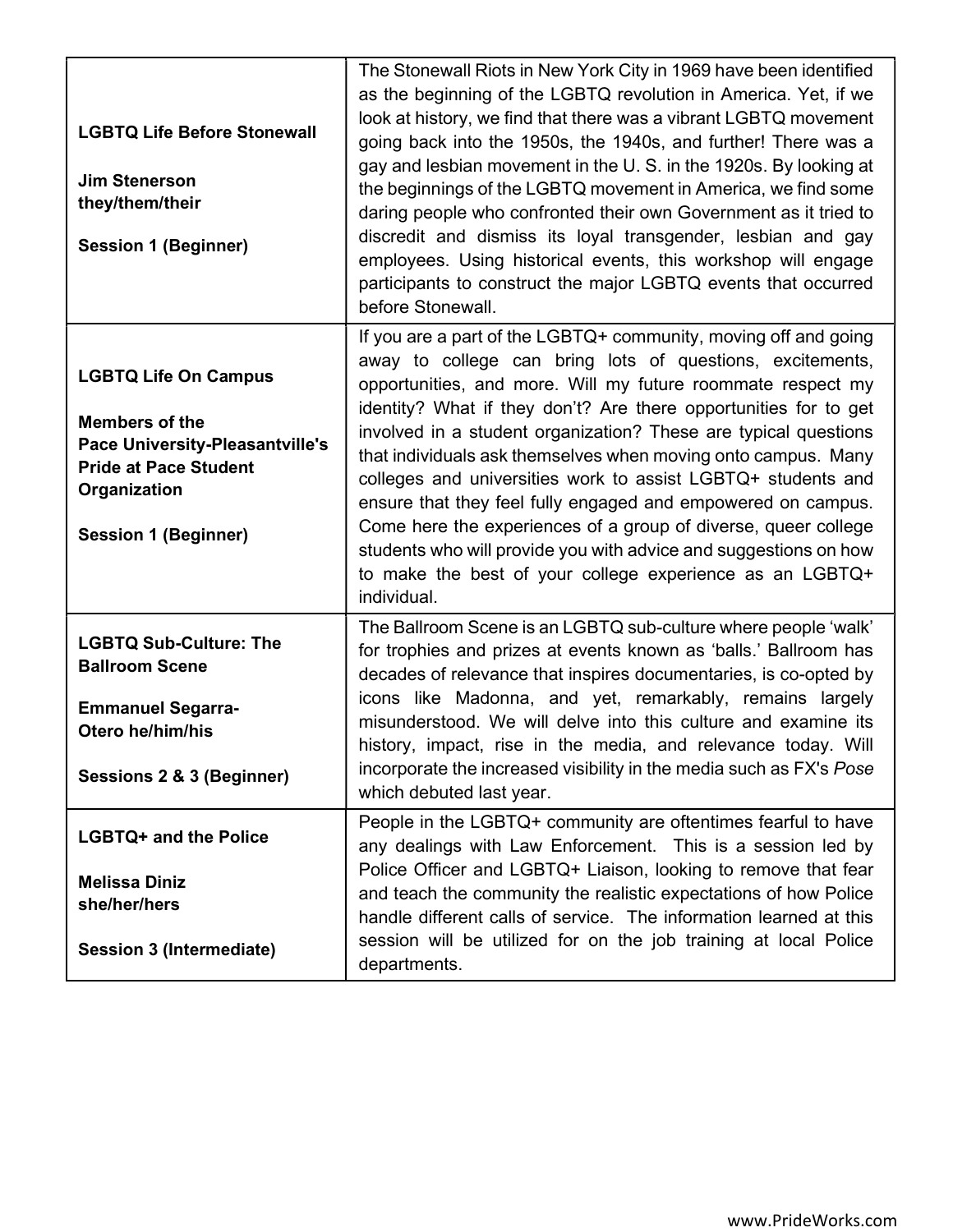| <b>Making Safer Schools</b>                                                                                                                                                                                                                                    |                                                                                                                                                                                                                                                                                                                                                                                                                                                                                                                                                            |
|----------------------------------------------------------------------------------------------------------------------------------------------------------------------------------------------------------------------------------------------------------------|------------------------------------------------------------------------------------------------------------------------------------------------------------------------------------------------------------------------------------------------------------------------------------------------------------------------------------------------------------------------------------------------------------------------------------------------------------------------------------------------------------------------------------------------------------|
| <b>Michael Moffatt</b><br>Johanna Mustacchi<br>she/her/hers<br><b>Ed Escobar</b><br>he/him/his<br><b>Session 2 (Adult)</b>                                                                                                                                     | Join the GLSEN Hudson Valley chapter as they review the most<br>recent school climate survey results. Hear about a vibrant middle<br>school GSA and how they create safe space. Finally, how do you<br>talk to administrators, especially reluctant ones, about crucial<br>topics?                                                                                                                                                                                                                                                                         |
| <b>Mindfulness Tools:</b><br><b>Enjoy Who You Are!</b><br>Sophie Kaufman<br>she/her/hers<br>Sessions 1 &3 (Beginner)                                                                                                                                           | This workshop is designed to introduce mindfulness meditation<br>practice as a way of reducing stress, increasing focus, developing<br>greater balance, and enjoying who you are in the present moment,<br>non-judgmentally! Participants will explore different mindfulness<br>practices that will help them develop the capacity to be present in<br>each moment and respond more skillfully.                                                                                                                                                            |
| <b>Queering Comics</b><br><b>Rachel Greeman</b><br>she/her/hers<br>Sessions 1 & 3 (Beginner)                                                                                                                                                                   | We will discuss LGBTQ characters in comics, plus look at the<br>industry as a whole. How are Queer characters represented? Are<br>these representations accurate and positive? We will discuss<br>queer writers and creators, and their influence and impact.<br>Representation matters, and it is our responsibility to speak OUT!<br>Participants will leave with an empowered sense of creativity, the<br>role of being queer in the comics industry, and a better<br>understanding of why representation matters to the queer<br>community as a whole. |
| Queer-Positive Stories in the<br><b>Bible: Christian and Jewish</b><br><b>Scripture for Liberation</b><br><b>Pastor Jim O'Hanlon</b><br>he/him/his<br>Rabbi Ben Goldberg<br>he/him/his<br><b>Rev. Kathy Genus</b><br>she/her/hers<br>Sessions 1 & 2 (Beginner) | Christian and Jewish clergy, with male and female, Gay and<br>straight, perspectives on stories of resistance to patriarchy and<br>oppression. We will explore texts of the passages, and how they<br>are used today.                                                                                                                                                                                                                                                                                                                                      |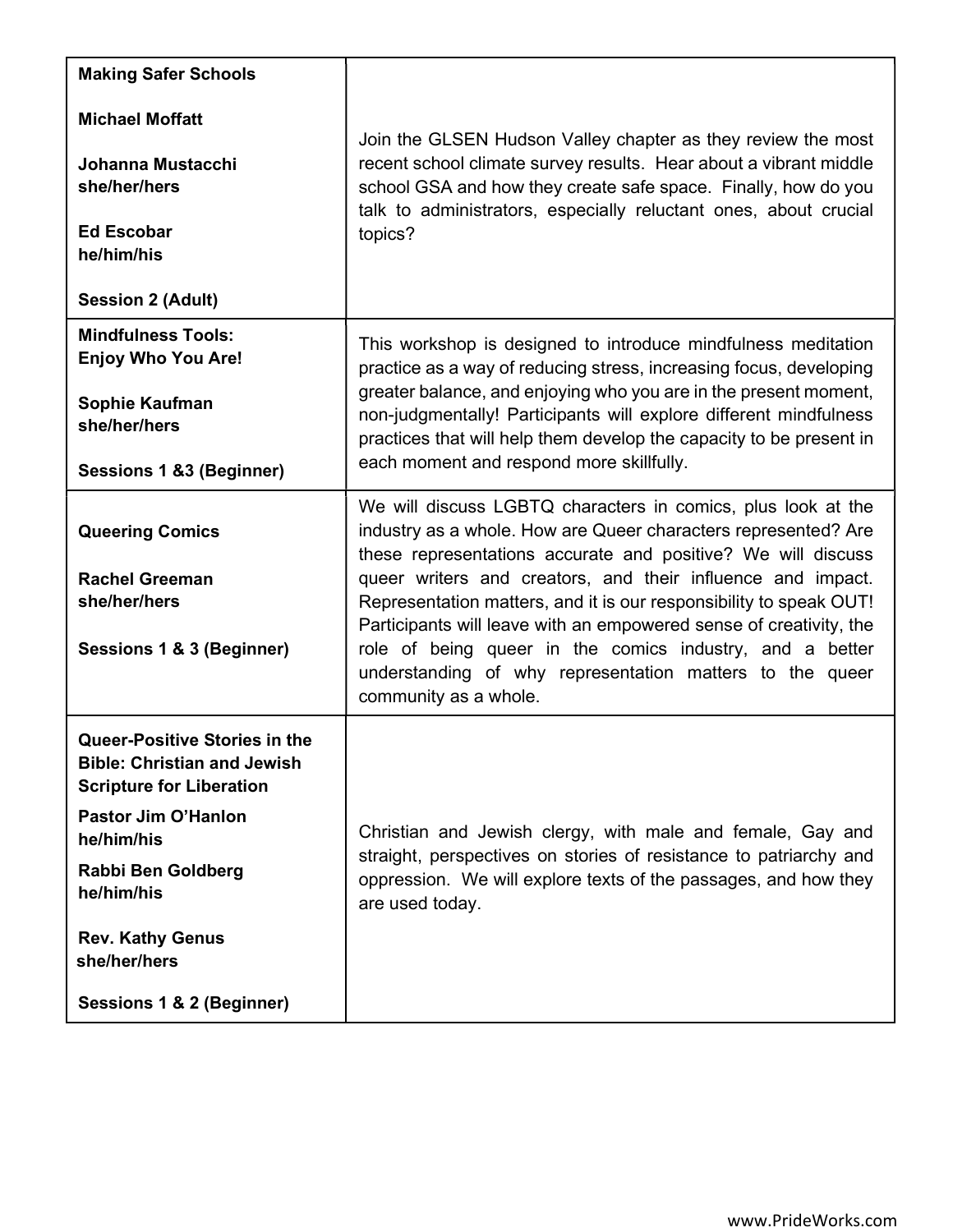| <b>Riddle Me This</b><br><b>James Young</b><br>Session 1 (Intermediate)                                                                                                                                                                                           | In this fun and interactive workshop, participants will have the<br>opportunity to discuss their queer experiences using the Riddle<br>Scale focusing on how their schools and communities could offer<br>more Support, Admiration, Appreciation, and Nurturance.<br>Participants will have the opportunity to create their own phrases<br>that are affirming to LGBTQ communities and wear them on<br>buttons. Goals: 1) Sharing queer experiences. 2) Understanding<br>the Riddle Scale. 3) Co-creating and sharing language that affirm<br>queer communities on buttons                                                                                                                                                                                                                                                                                                                                                                                                                |
|-------------------------------------------------------------------------------------------------------------------------------------------------------------------------------------------------------------------------------------------------------------------|-------------------------------------------------------------------------------------------------------------------------------------------------------------------------------------------------------------------------------------------------------------------------------------------------------------------------------------------------------------------------------------------------------------------------------------------------------------------------------------------------------------------------------------------------------------------------------------------------------------------------------------------------------------------------------------------------------------------------------------------------------------------------------------------------------------------------------------------------------------------------------------------------------------------------------------------------------------------------------------------|
| <b>Science versus</b><br>"Science": Affirmative<br><b>Care versus "Rapid</b><br>Onset", "80%<br>Desistance", "Wait and<br>See", and Other<br><b>Transphobic</b><br><b>Pseudoscience</b><br><b>Laura Jacobs</b><br>she/He/They/None<br><b>Session 3 (Advanced)</b> | Increasing numbers of transgender and gender nonbinary people<br>have come out, and there has been unprecedented hostility from<br>those attempting to limit acceptance, a masquerade of 'concern'<br>through misinformation and fear.<br>This workshop will discuss the overwhelming evidence that<br>affirmative approaches - in which the individual's self-reported<br>gender is respected and where they are able to explore without<br>judgment or predetermined outcome - produce happier and better<br>adjusted individuals and demonstrate improved quality of life, self-<br>esteem, and self-confidence, and reductions in anxiety,<br>depression, substance use, and suicide. This workshop will also<br>discuss evidence that "Rapid Onset Gender Dysphoria", "80%<br>Desist", and "Wait and See" are harmful, flawed and biased,<br>representing threats to the wellbeing of this vulnerable population.<br>Trans individuals discover what gender is appropriate for them. |
|                                                                                                                                                                                                                                                                   | Rates of regret are miniscule. Only when they are supported can<br>they thrive.                                                                                                                                                                                                                                                                                                                                                                                                                                                                                                                                                                                                                                                                                                                                                                                                                                                                                                           |
| <b>Staying Healthy in a</b><br><b>Healthy Relationship</b><br><b>Talia Ditkoff</b><br>she/her/hers<br>Sessions 1 &3 (Intermediate)                                                                                                                                | This interactive workshop will allow participants to talk about<br>various aspects of a healthy relationship. Participants will discuss<br>the role of consent in a relationship, how to rate the level of risk of<br>intimate behaviors associated with contracting HIV and STD/STIs,<br>and learn about prevention materials to lower transmission or<br>STD/STIs and HIV. Participants will leave with resources on<br>where to access more information about STD/STIs and HIV.<br>(Suggested 9 <sup>th</sup> grade or older)                                                                                                                                                                                                                                                                                                                                                                                                                                                          |
| <b>Supporting Gender Creative</b><br><b>Students in Elementary</b><br><b>School</b><br><b>Chip James</b><br>Sessions 1 &2 (Adult)                                                                                                                                 | All students benefit from an environment inclusive of the full<br>spectrum of identities beyond the binary stereotypes that are still<br>enforced in many of our school communities. This workshop will<br>include anecdotal reporting, discussion, and an opportunity for<br>supervision and brainstorming.                                                                                                                                                                                                                                                                                                                                                                                                                                                                                                                                                                                                                                                                              |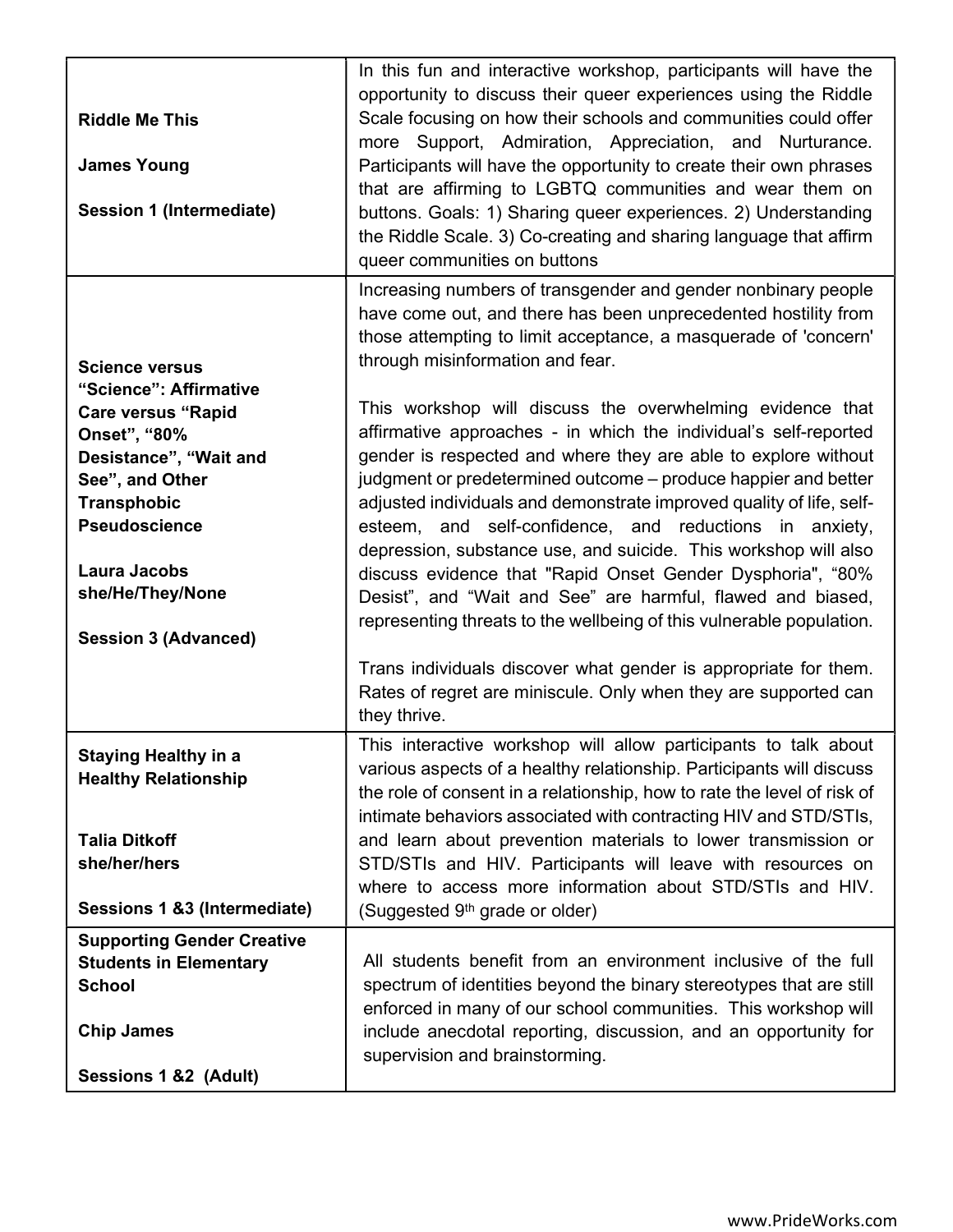| The Early History of the "Gay<br>Plague" in America (HIV/AIDS)<br><b>Jim Stenerson</b><br>them/they/their<br><b>Session 2 (Beginner)</b>                                                                        | The Early History of the Gay Plague in America (HIV-AIDS) – Over<br>the past 4 decades the world has come to understand and classify<br>HIV/AIDS as a worldwide medical issue that can be controlled if<br>people are educated on preventing the virus. Looking back to the<br>emergence of the virus it is vital to understand how HIV/AIDS<br>came to be know the Gay Plague and how it genuinely created a<br>social and political homophobic response. This gay disease was<br>allowed to spread and kill thousands of gay men and caused<br>untold numbers to suffer.                                                                                                                                                                                 |
|-----------------------------------------------------------------------------------------------------------------------------------------------------------------------------------------------------------------|------------------------------------------------------------------------------------------------------------------------------------------------------------------------------------------------------------------------------------------------------------------------------------------------------------------------------------------------------------------------------------------------------------------------------------------------------------------------------------------------------------------------------------------------------------------------------------------------------------------------------------------------------------------------------------------------------------------------------------------------------------|
| <b>The Fire Next Time:</b><br><b>Being Your Authentic Self</b><br><b>Ariana Quinones</b><br>they/them/their<br><b>Session 3 (Beginner)</b>                                                                      | This workshop on authenticity is all about empowerment and<br>helping participants talk about the ways they show up in different<br>spaces. Authenticity can look different depending on the identities<br>you hold and it's important to start a constructive conversation<br>about what that authentic self looks like and how we can navigate<br>the world safely without compromising our values or our true<br>selves. It's an especially significant conversation for students<br>preparing to go to college or already in college as it is an important<br>time when one's beliefs and identity start to take a more individual<br>shape. Join the conversation and walk away feeling better<br>prepared to approach the world with your best self. |
| The Incomplete Guide to<br><b>Trans and Non Binary</b><br><b>Identities</b><br><b>Anthony Arrien</b><br>he/his/him<br><b>Session 2 (Intermediate)</b><br><b>Session 3 (Adult)</b>                               | This presentation highlights the importance of the use proper<br>gender etiquette for transgender persons to prevent the<br>worsening of dysphoria and to create awareness of the various<br>statistics on suicidal ideation according to gender identity,<br>ethnicity and social stresses. An overview of the types of<br>transition, internal, social and medical is given, with extra attention<br>to the growing non-binary prevalence in adolescents. Questions<br>and answers are welcome during the presentation.                                                                                                                                                                                                                                  |
| The Missing Colors of the<br><b>Rainbow:</b><br><b>Recommendations for</b><br><b>Supporting Trans and Queer</b><br><b>Students of Color</b><br><b>Suede Graham</b><br>he/him/his<br><b>Session 3 (Beginner)</b> | The experiences and struggles of LGBTQIA+ people of color<br>(QTPOC) are often forgotten – especially when people fail to<br>recognize what life is like at the intersection of those identities.<br>This workshop will be centered around the complex array of power<br>that affects the experiences of students with intersections of<br>blackness, queerness, and gender while also helping attendees<br>to understand how to support LGBTQIA+ people of color.                                                                                                                                                                                                                                                                                         |
| What do I need to know about<br>the Gender Expression Non-<br><b>Discrimination Act (GENDA)?</b><br><b>Ron Zacchi</b><br><b>Session 1 (Beginner)</b>                                                            | Join us (NYS Division of Human Rights) in speaking about the<br>Gender Expression Non-Discrimination Act (GENDA), signed by<br>Governor Cuomo last year, and its implication in the lives of<br>transgender and gender nonconforming individuals in New York<br>State. This presentation will include a broad discussion about<br>NYS' Humans Rights Law and the protections it provides<br>protected classes, like the LGBTQ Community, against<br>discrimination and harassment.                                                                                                                                                                                                                                                                         |